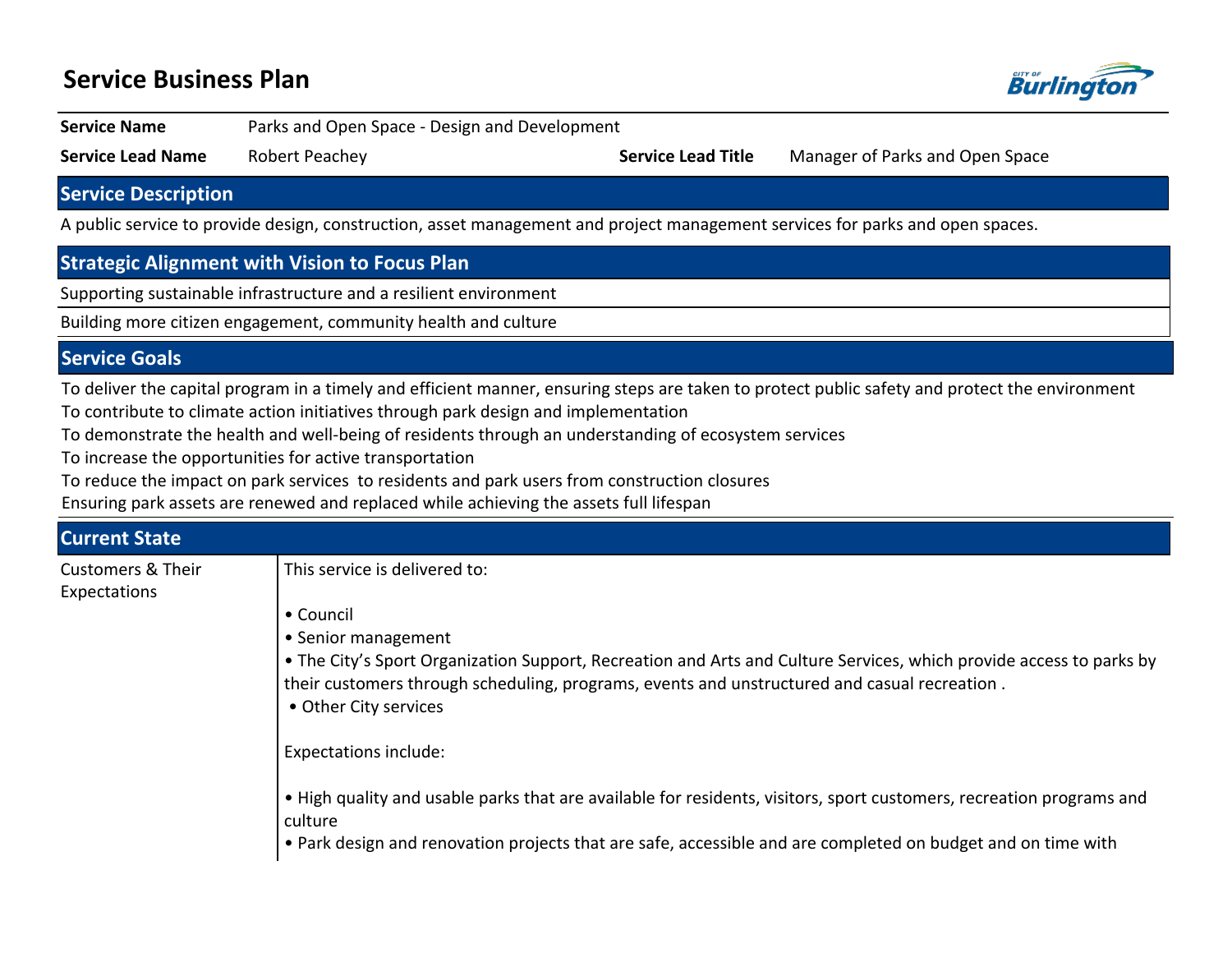|                                                                     | minimal disruption of service<br>• Park features that are desirable, durable and long-lasting                                                                                                                                                                                                                                                                                                                                                                                                                                                                                            |  |  |  |  |
|---------------------------------------------------------------------|------------------------------------------------------------------------------------------------------------------------------------------------------------------------------------------------------------------------------------------------------------------------------------------------------------------------------------------------------------------------------------------------------------------------------------------------------------------------------------------------------------------------------------------------------------------------------------------|--|--|--|--|
|                                                                     | • Effective and professional Landscape Architectural input, park planning and design                                                                                                                                                                                                                                                                                                                                                                                                                                                                                                     |  |  |  |  |
| <b>Existing Service Delivery</b>                                    | • Lead process for the capital budget process, design and renovations of park and open spaces for sports, recreation<br>programs and culture<br>• Through design, ensure park features are accessible durable and long-lasting<br>• Manage and administer park tenders and contracts for the City.<br>• Work with external partners (such as Conservation Halton and Halton Region) on design and upgrading plans for<br>parks.                                                                                                                                                          |  |  |  |  |
| <b>Existing Customer</b><br>Engagement Tools /<br>Methods           | Support the targeted community engagement strategies of the City's Sport Organization Support, Recreation and<br>Arts and Culture Services and other service providers by:<br>• participating in meetings with stakeholders to provide technical advise<br>• project meetings, project web pages, social media, City materials such as Community Report and City Talk<br>• assist with increased opportunities for the public to comment on ongoing projects and studies through public<br>meetings, workshop and use of the City's online new engagement tool "Get involved Burlington" |  |  |  |  |
| Is this Service Provincially<br>Legislated?                         | No N/A                                                                                                                                                                                                                                                                                                                                                                                                                                                                                                                                                                                   |  |  |  |  |
| For this Service are there<br><b>Approved Service</b><br>Standards? | Yes Parks Recreation and Cultural Assets Master Plan (2009); Parks and Open Space provisioning standard of 0.4-<br>0.8 km for neighbourhood parks and 0.8-2.4 km for community parks; Canadian Safety Association Standards<br>for playgrounds; City of Burlington Standards; City of Burlington Accessibility Standards; Accessibility for<br>Ontarians with Diabilities Act; Building Code                                                                                                                                                                                             |  |  |  |  |
| <b>Programs</b>                                                     |                                                                                                                                                                                                                                                                                                                                                                                                                                                                                                                                                                                          |  |  |  |  |
| Park and Open Space<br>Planning                                     | . Develop master plans to determine where parks will go and consult with other service areas on community needs<br>through public and stakeholder engagement<br>• Participate/Complete studies that help plan park and open space improvements (e.g. Trails Strategy, Park Master<br>Plan update)                                                                                                                                                                                                                                                                                        |  |  |  |  |
| Parks and Open Space<br>Design and Construction                     | • Develop design, cost estimates and park tenders for new park features and renovations to existing parks<br>• Manage the construction of projects in parks<br>• Support sport, recreation and culture customers achieve their projects from design to construction.                                                                                                                                                                                                                                                                                                                     |  |  |  |  |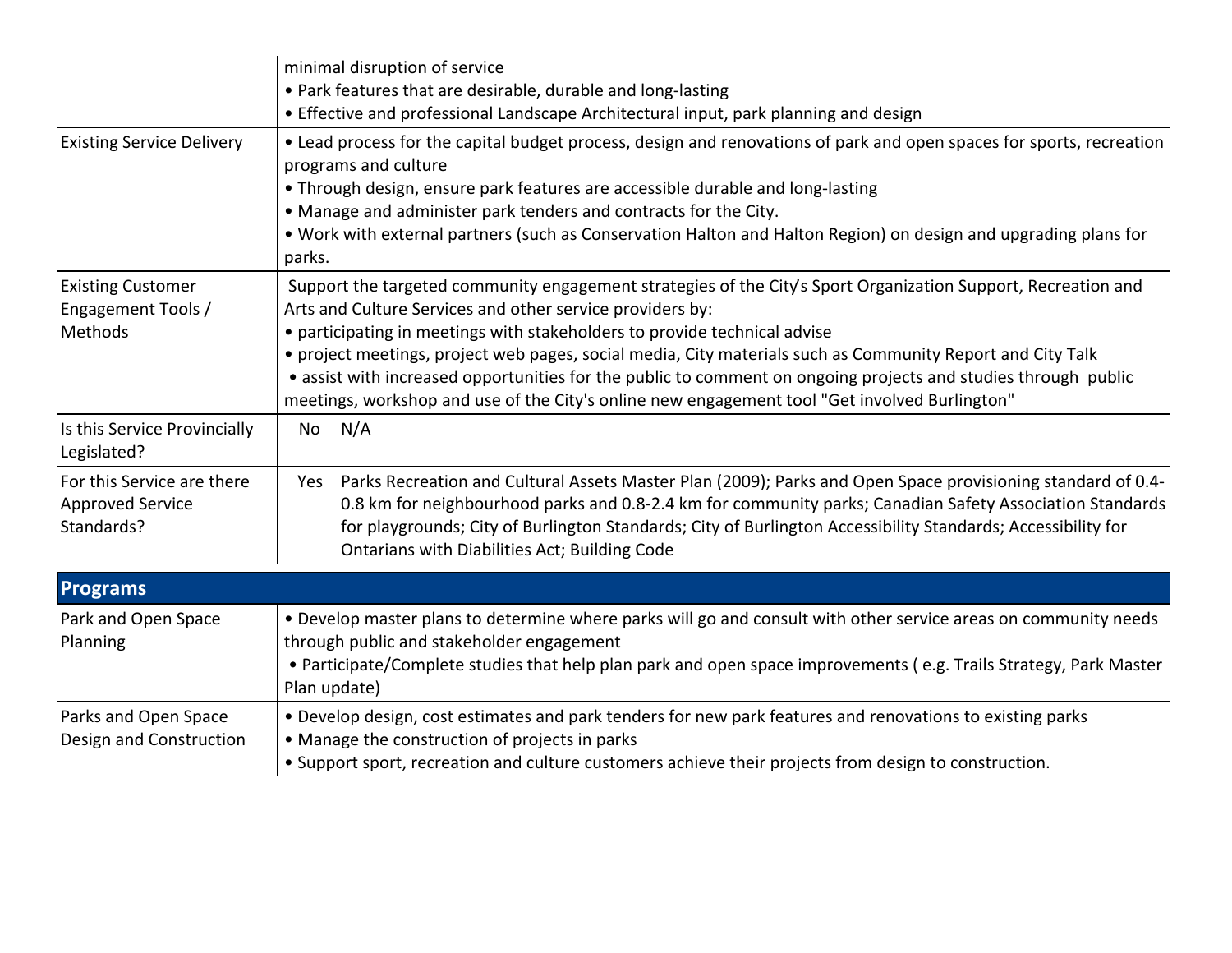|                              | Parks and Open Space Asset   • In partnership with other City services, implement life cycle planning (from design to construction) for park and |
|------------------------------|--------------------------------------------------------------------------------------------------------------------------------------------------|
| Management                   | open space assets                                                                                                                                |
|                              | • Assess the condition of park features to determine when replacement is needed                                                                  |
|                              | • Determine how much funding is needed each year to keep parks usable and in high quality, to ensure funding is in                               |
|                              | place when needed                                                                                                                                |
| Landscape Architecture       | • Provide landscape architectural services to corporate projects (e.g. Elgin Street Promenade, Downtown Hotel<br>Study).                         |
| <b>Planning Applications</b> | Provide comments on planning application on park land needs to Planning and Development Services                                                 |

#### **Recent Continuous Improvement Initiatives**

In 2019 staff worked to:

Operationalize the realignment of responsibility changes coming from the process review with Sport, Leisure and Parks Maintenance services and met several times during the year to confirm successes and discuss adjustments. This change has resulted in increased staff collaboration and role clarity across departments.

Combine project survey work, tendering and Requests for Proposals to reduce the amount of staff time required to complete tasks resulting in a more efficient use of staff time and delivery of capital program

Exploring the use of Ecosystem Services in the development of parks and park renewal for environmental awarness and action

Took advantage of alternative programs for professional development at little or no cost to the City (IUC Program)

Designed, tendered and commenced construction or implemented the following projects;

- of Skyway Park in association with the Skyway arena design project
- The spray pad and shade structure in Brant Hills Park
- Francis Road Multi-use trail from Lakeshore Rd to Plains Rd.
- The replacement of playgrounds and accessible site improvements at park/school sites.
- Maple Park renewal project
- Commence construction of the Tansley Woods Community Park
- Civic Square completed public engagement, design and tendering as part of the Downtown Renewal grant

Use the park asset management system, as a planning tool to create life cycle events and costs to predict the rehabilitation and funding requirements of Park & Open Space features for the next 60 years. Use of the system supports the development of the Capital Program and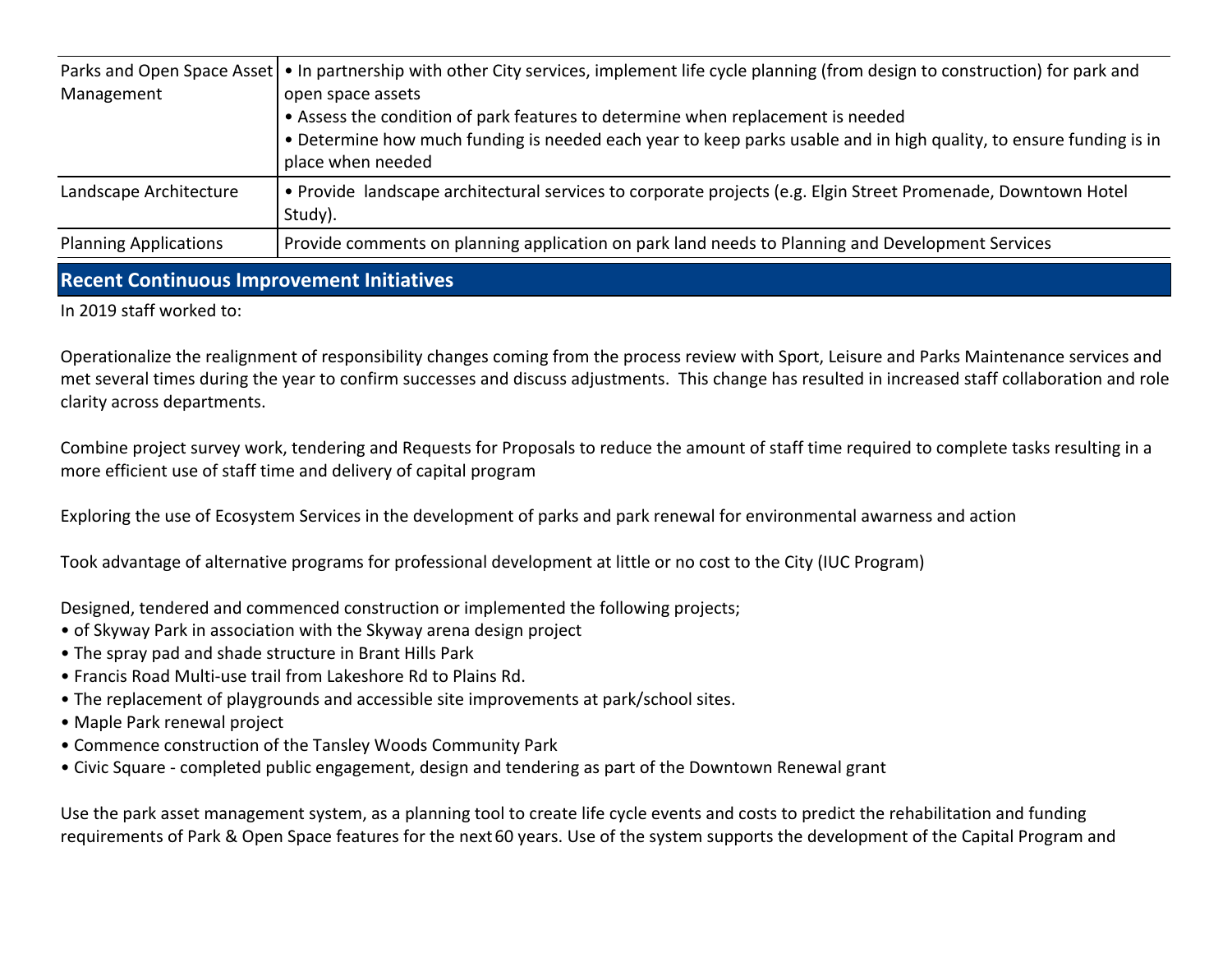Forecast of renovation projects and further condition assessments provided additional infrastructure information for integration into the system.

Successfully dealt with a NEC appeal and completed construction of the skate board park facility in Kilbride park

Complete the multi-use trail from Burlington Street to Grahams Lane as part of PTIF funding

Completed the Itabashi Garden at Tansley Woods Rec. center on time to for the visit of the Itabashi delegation commemorating the significant twinning with our sister city Itabashi

Completed construction of Burloak Waterfront Park Phase Two in partnership with the Region of Halton.

Completed the Sherwood Forest Phase two construction of Sherwood Forest Park Revitalization Plan to meet the needs of the community, sport organization by revitalizing diamond D1, renewal of the existing new parking lot, playground and new washroom park pavilion.

Provided technical expertise to the Matching Fund program.

Partnered with Cootes to Escarpment Eco-Park system partners to complete the Lower Grindstone creek Land Management Plan.

Cootes to Escarpment Strategic Plan, , helped developed engagement plan for the review and development of the strategic plan

## **Environmental Considerations**

Parks & Open Space has implemented the following in order to help reduce the environmental impact

- Impacts to the environment are examined carefully as part of any park planning or construction project to ensure minimal or no negative impact to the environment

- -Reduction in carbon footprint by participating in the transition to full online tendering
- Increased use of recycled materials to lessen the dependency of virgin material from quarries
- Working with Forestry to increase the number of trees in existing parks benefiting carbon sequestering and effects of climate change
- use of ecosystem services in park redevelopment decisions to maximize human and environmental benefits
- incorporate elements in projects such as infiltration drains to increase the quality of storm water run off and to control the flow of water to the storm drainage sytem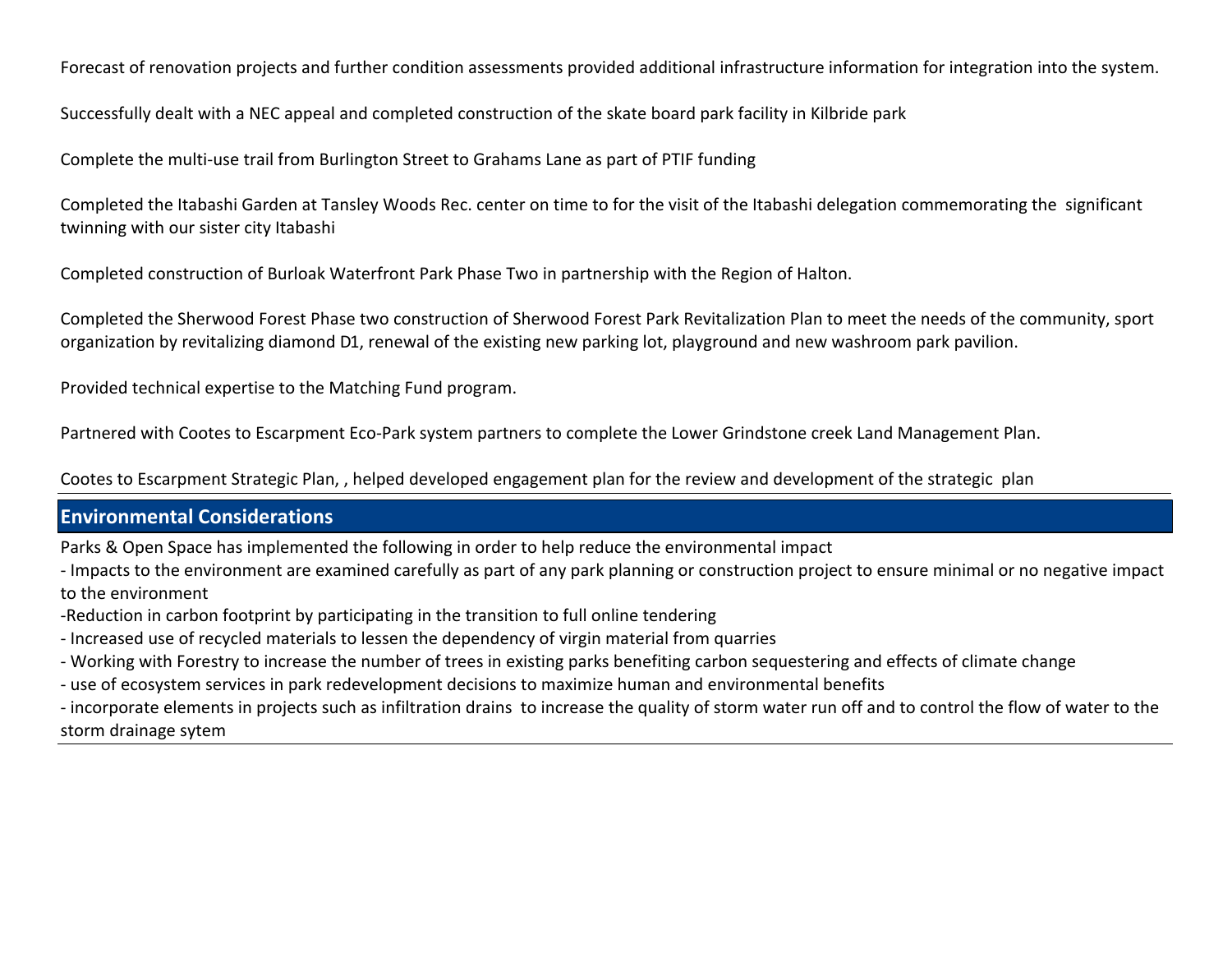|                               | <b>Emerging Opportunities and Anticipated Risks</b>                                                                                                                                                                                                                                   |
|-------------------------------|---------------------------------------------------------------------------------------------------------------------------------------------------------------------------------------------------------------------------------------------------------------------------------------|
| <b>Emerging Opportunities</b> | . Update of the Parks Master Plan will serve towards a framework to develop parks in our intensification corridors<br>to better serve the emerging communities to inform of park needs and parkland requirements                                                                      |
|                               | The IUC program has provided opportunity to use an ecosystem services approach that align with the emerging<br>Climate Change work                                                                                                                                                    |
|                               | •Continue to implement changes identified through the process review that will provide better clarity to the public,<br>council and other service areas on the accountability and responsibilities of each service area                                                               |
|                               | • develop new performance measures and data collection required to measure the success of Project Management<br>(as a new sub service in 2019) in completing park projects within established timelines in order to minimize<br>disruption of service to other service area customers |
|                               | • Continue to seek higher level government funding to help implement the capital program at a lower cost to the<br>City                                                                                                                                                               |
|                               | • Continue to integrate action items in various City strategies in planned capital projects (active aging, accessibility,<br>trails MP)                                                                                                                                               |
|                               | • use the asset management forecasts to work with other city services to minimize service disruption to their<br>customers while implementing a greater number of park projects during the summer construction season                                                                 |
|                               | Continue membership on the Niagara Escarpment Parks & Open Space Council with a focus in 2019 to finalizing the<br>NEPOSS planning manual for NEC endorsement.                                                                                                                        |
|                               | • Partnership in the Cootes-to-Escarpment EcoPark system provides the opportunity for partners to connect<br>environmentally sensitive lands and encourage donation of land, which would increase parks and open space areas<br>owned by the City                                     |
|                               | Continue to work with Planning services to ensure the City is receiving adequate parkland dedication through<br>development applications                                                                                                                                              |
| <b>Anticipated Risks</b>      | • In addition to the capital program, successful grant applications may result some projects listed in the capital<br>budgets will be re-prioritized and deferred in order complete projects with restrictive time frames, increasing the<br>Capital backlog of projects              |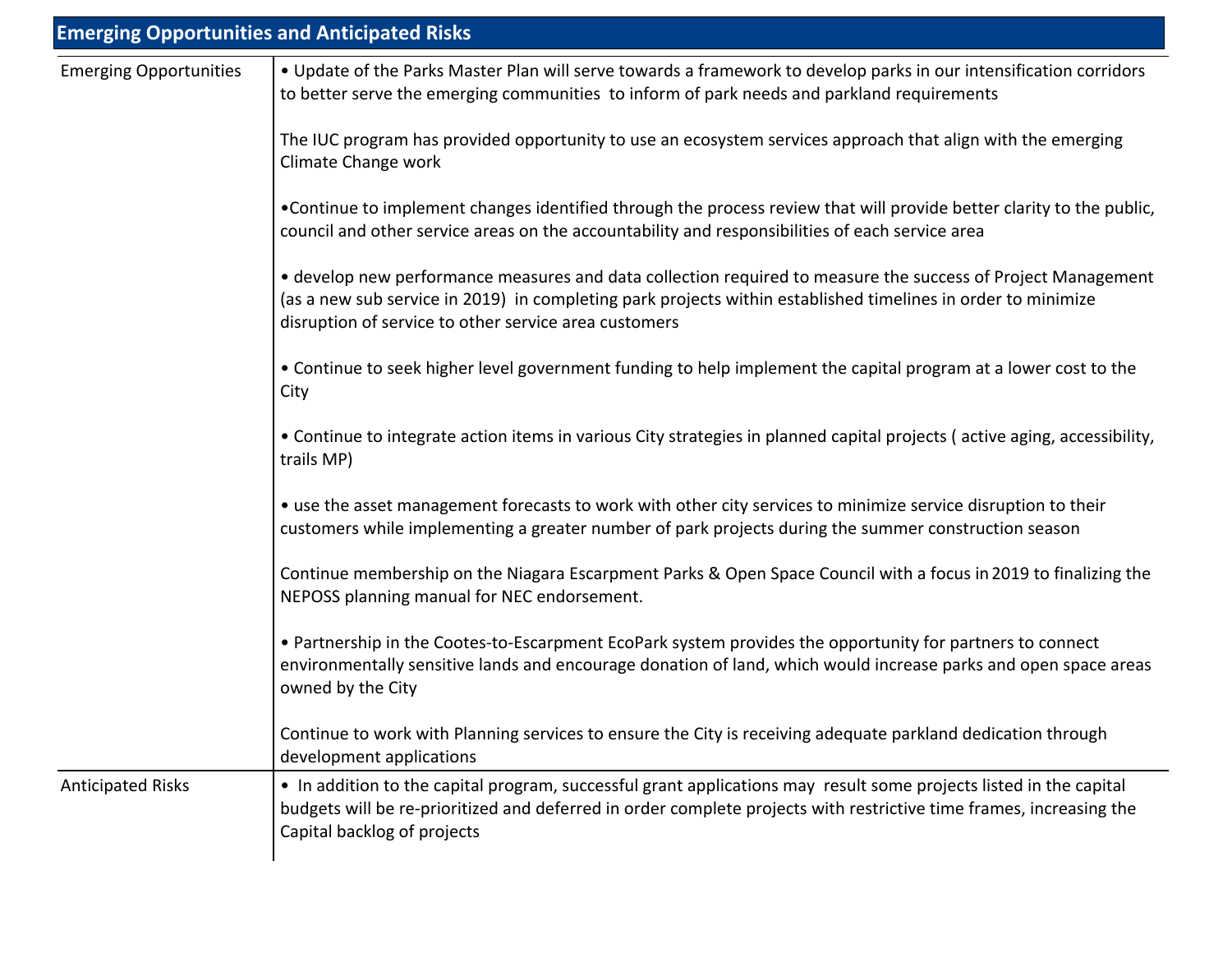|                                                                                                                                                                                                                              | •Changes to Provincial park dedication legislation (Bill 108) may result in an inability to secure meaningful parkland<br>in areas of growth and intensification                                                                                  |                          |  |  |  |  |  |
|------------------------------------------------------------------------------------------------------------------------------------------------------------------------------------------------------------------------------|---------------------------------------------------------------------------------------------------------------------------------------------------------------------------------------------------------------------------------------------------|--------------------------|--|--|--|--|--|
|                                                                                                                                                                                                                              | • Potential less funding from development(Bill 108) will limit the City's ability to enhance existing park amenities and<br>ability to purchase parkland.                                                                                         |                          |  |  |  |  |  |
|                                                                                                                                                                                                                              | Existing service target of 0.8 km walk-ability does not align with intensification/growth sites in determining parkland<br>needs                                                                                                                  |                          |  |  |  |  |  |
|                                                                                                                                                                                                                              | • Sport organizations and residents have identified park enhancements outside of our standard levels, such as water<br>play, shade structures, park washrooms, bullpens and dugouts. These could compete for funding with renovation<br>projects. |                          |  |  |  |  |  |
|                                                                                                                                                                                                                              | • Parks are aging faster than our ability to renovate them with existing funding. This could result in parks not being<br>available for intended use and the City's reputation at risk.                                                           |                          |  |  |  |  |  |
| <b>Enterprise Risk</b><br>Considerations                                                                                                                                                                                     | Labour Market& Workforce - Retirement, Skills<br>Climate Change- Increasing number of severe weather events<br>Legislative Changes- Provincial and Federal Legislative Changes                                                                    |                          |  |  |  |  |  |
| <b>Service Initiatives</b>                                                                                                                                                                                                   |                                                                                                                                                                                                                                                   | <b>Target Completion</b> |  |  |  |  |  |
| Support the review and update the Parks By-law lead by Parks and Open Space Maintenance, By-Law Enforcement<br>and Legal services. This will result in a revised Parks By-law, improved signage and better customer service. | Dec 2020                                                                                                                                                                                                                                          |                          |  |  |  |  |  |
| Complete a public engagement process and design for the General Brock School site park including completion of<br>conceptual design.                                                                                         | <b>Nov 2020</b>                                                                                                                                                                                                                                   |                          |  |  |  |  |  |
| Complete the development of an Urban Park Strategy / ecosystem services frame work for inclusion in the Parks<br>Master Plan                                                                                                 | Feb 2020                                                                                                                                                                                                                                          |                          |  |  |  |  |  |
| Updated Parks Master Plan to reflect growth objectives in the city, emerging trends, community needs and parkland<br>needs.                                                                                                  | Jun 2021                                                                                                                                                                                                                                          |                          |  |  |  |  |  |
| Commence construction of the City View Park pavilion.                                                                                                                                                                        | Jun 2020                                                                                                                                                                                                                                          |                          |  |  |  |  |  |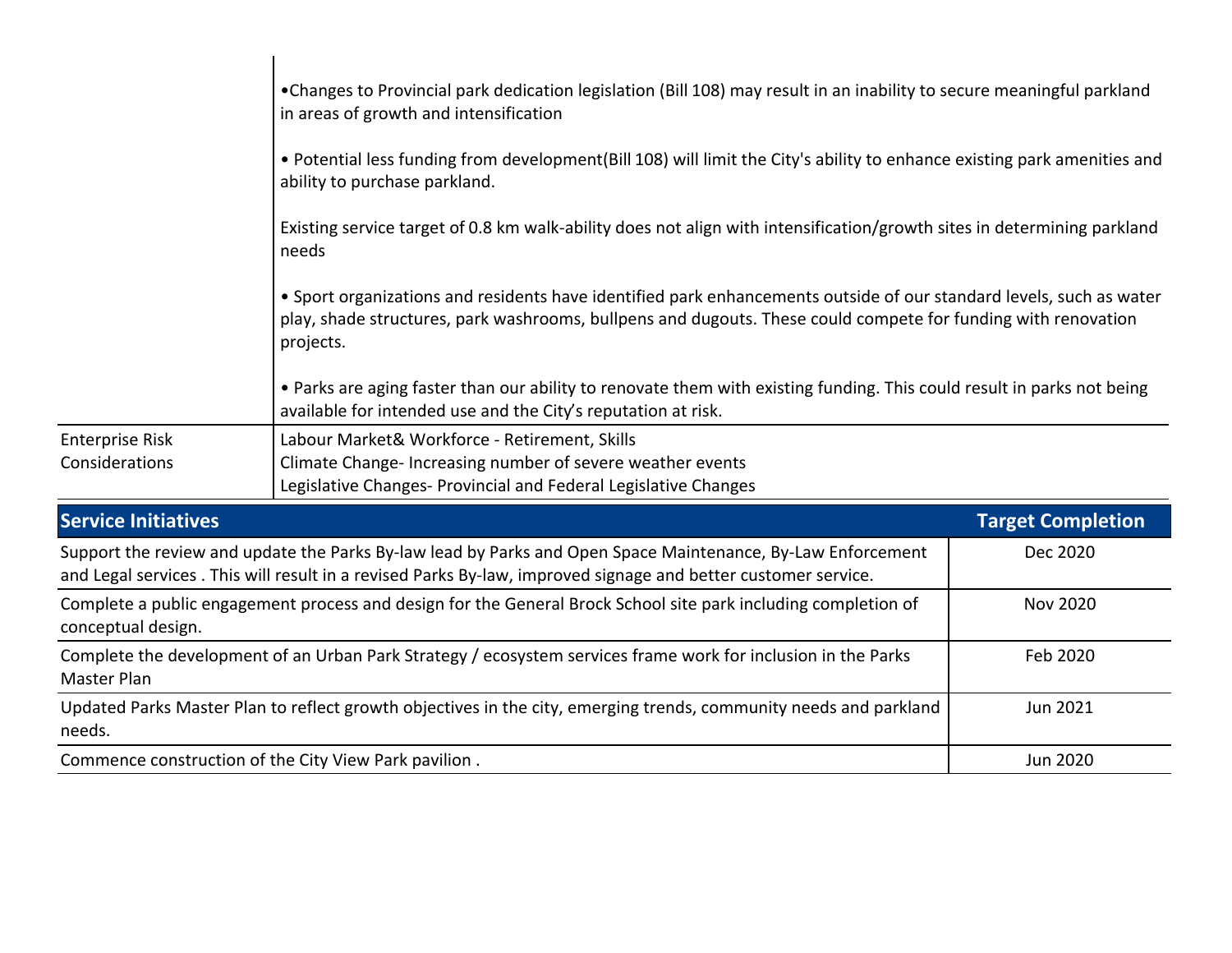# **MEASURING SUCCESS**

#### **How much did we do?**

| <b>Performance</b>                                                 | 2015   | 2016   | 2017   | 2018   | 2019            | 2020            | 2021            | 2022     |
|--------------------------------------------------------------------|--------|--------|--------|--------|-----------------|-----------------|-----------------|----------|
| <b>Measurement</b>                                                 | Actual | Actual | Actual | Actual | <b>Forecast</b> | <b>Forecast</b> | <b>Forecast</b> | Forecast |
| Value of Parks & Open<br>Space capital budget<br>annual (millions) | \$3.38 | \$3.62 | \$6.63 | \$8.10 | \$6.63          | \$6.35          | \$8.17          | \$7.65   |
| Value of Parks & Open<br>Space capital project                     | \$5.40 | \$5.05 | \$4.60 | \$6.91 | \$4.71          | \$5.82          | \$5.47          | \$5.10   |
| Value of Parks & Open<br>Space capital work                        | \$3.95 | \$4.54 | \$5.19 | \$5.79 | \$8.47          | \$7.50          | \$8.00          | \$8.50   |
| Number of Community<br>gardens operated by City                    |        | 4      |        | 5      | 5               | 6               |                 |          |
| Number of available<br>garden plots                                | 93     | 130    | 130    | 169    | 169             | 206             | 238             | 238      |

#### **How well did we do it?**

| Performance           | Parks & Open Space Backlog Percentage of Capital Funding                                                                                                                                                                                                                                                                                                                                                                                                                                                                                                                                                                                                                                                                                                                                                                                                                                                                                                                                                                                                                                                                                                                                                                                                                                                                                                                                                                                                                       |  |  |  |
|-----------------------|--------------------------------------------------------------------------------------------------------------------------------------------------------------------------------------------------------------------------------------------------------------------------------------------------------------------------------------------------------------------------------------------------------------------------------------------------------------------------------------------------------------------------------------------------------------------------------------------------------------------------------------------------------------------------------------------------------------------------------------------------------------------------------------------------------------------------------------------------------------------------------------------------------------------------------------------------------------------------------------------------------------------------------------------------------------------------------------------------------------------------------------------------------------------------------------------------------------------------------------------------------------------------------------------------------------------------------------------------------------------------------------------------------------------------------------------------------------------------------|--|--|--|
| <b>Measurement</b>    |                                                                                                                                                                                                                                                                                                                                                                                                                                                                                                                                                                                                                                                                                                                                                                                                                                                                                                                                                                                                                                                                                                                                                                                                                                                                                                                                                                                                                                                                                |  |  |  |
| Story behind the data | The Capital backlog is the unspent portion of the approved Capital Budget. Due to the size and<br>complexity, some projects are carried over multiple years to minimize disruption of service to<br>customers. As a result some backlogs are normal. Best practices indicate a sufficient backlog is<br>one third of the projected expenditure for that year. We need to maintain a sufficient backlog to<br>ensure assets are being rehabilitated/replaced at the optimal time. Increase in Capital funding<br>related to Region of Halton, and Ontario municipal Commuter Cycling program resulted in<br>approximatly 2.38 million dollar investment in Burlington park assets in addition to the funding<br>guild line. In addition to the 8.471 million identified as delivered from the capital budget, P&OS<br>also delivered 401 thousand of projects identified in Design & Construction service. The total<br>value of construction delivered in 2019 was 10.850 million dollars. The additional agency funding<br>from the provence and Region contributed to an increase to the backlog.<br>Increased funding through other levels of government programs will continue to keep the backlog<br>above optimal levels. This is offset from the benefit of recieving additional funding for parks<br>projects. The use of external consulting has helped to deliver the expanded capital program and<br>manage increases to the backlog precentage of capital funding. |  |  |  |

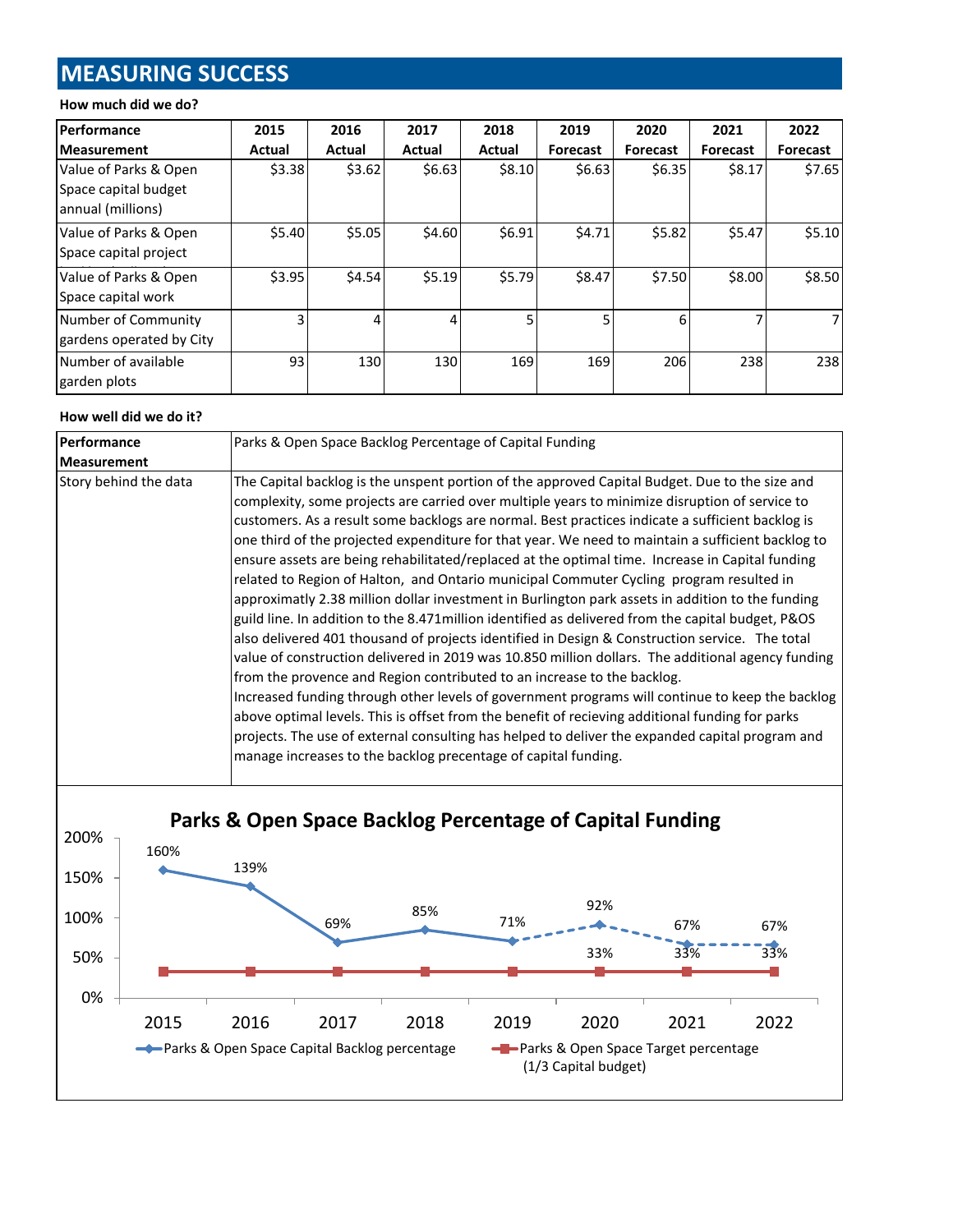